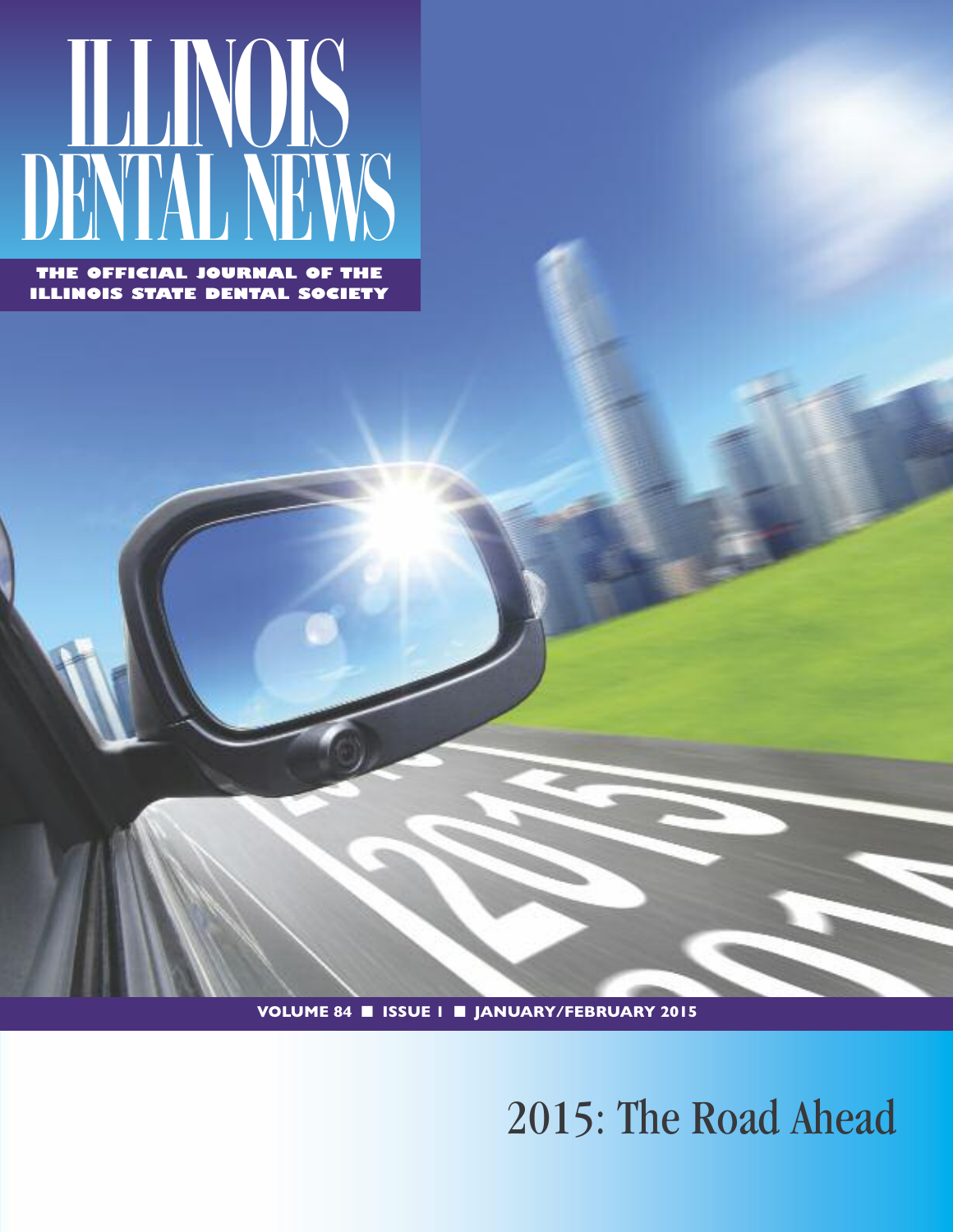## ISDS Meets with Members of Indian Dental Association

The Illinois State Dental Society president and staff members had the pleasure to meet with members of the Indian Dental Association of Illinois (IDA-IL) on November 16, at Saffron of Westmont. The meeting's agenda was focused on increasing understanding of Medicaid expansion in Illinois, as well as establishing closer ties between the two groups.

"For the last few years, the ISDS presidents have wanted our organization to interact more with other ethnic, minority and women dental groups," said Greg Johnson, ISDS Executive Director. "We had gotten to know one of the members, Dr. Vishruti Patel, a past president of Indian Dental Association and ISDS member, and that relationship opened up an avenue for us to get together andshare."

The Addison-based IDA-IL is part of an international organization that encourages dental professionals of Indian descent to participate in organized dentistry. The group partners with ISDS and the ADA on many initiatives and retains close ties to the University of Illinois at Chicago College of Dentistry to involve dental students and alumni in their advocacy initiatives.

Dionne Haney, ISDS Director Of Professional Services, presented "Healthcare Reforms and Effects on Dentistry," which reviewed the impacts of the Affordable Care Act. Topics included patient protection, small business tax credits, and the health insurance marketplace. Ms. Haney also explained changes to Medicaid managed care and the Medicare Opt-in/Opt-out requirement that stipulates that dentist have until June 1, 2015, in order for Medicaid beneficiaries to receive benefits.

Mr. Johnson provided IDA-IL members a summary of recent guidelines from the Illinois State Board of Dentistry, including an update on new rules and specialty exams. He also provided an overview of activities by DENT-IL-PAC and their work with state lawmakers to promote legislation favorable to Illinois dental professionals.

ISDS President Dr. Edward Segal kicked off the meeting by greeting attendees, and providing background on how our state dental society is structured and promoting opportunities for members to get involved with initiatives to better dentistry in Illinois. Dr. Segal also presided over a general question and answer period, and reiterated the importance of supporting organized dentistry through membership in groups such as IDA-IL and ISDS.

"Being a member of a minority dental group is wonderful. It blends well with membership in our state dental society," Dr. Segal said. "We see significant changes occurring in the dental profession that affects all dentists. Many of these changes are influenced by the lobbying efforts of special interest groups in Springfield. ISDS needs to be the leading voice of dentistry heard by the legislators. The ISDS keeps its strength by representing over 67 % of the dentists. When a dentist chooses not to be a member of ISDS they are actually weakening our voice."

Approximately 40 dentists were in attendance for the three-hour meeting.

#### **College**

#### **Interested in Attending Dental Assistants/Hygienists Expanded Functions Courses in 2015?**

**Visit** *www.isds.org* **to register for the below or call Gloria at 800/475-4737.**

**CORONAL POLISHING & PIT/FISSURE SEALANTS** Member Dentist Staff \$450 Non-member Dentist Staff \$800

**March 21 - Alton April 18 – Chicago** **NITROUS OXIDE MONITORING AND ADMINISTRATION** Member Dentist Staff \$275 Non-member Dentist Staff \$500

**March 21 - Alton March 25 - Chicago** **ANESTHESIA SEDATION** Member Dentist Staff \$525 Non-member Dentist Staff \$850

**March 20 & 21 – Alton April 15 & 16 - Chicago**

**RADIOGRAPHIC TECHNIQUES** Member Dentist Staff \$275 Non-member Dentist Staff \$500

**March 21 - Alton**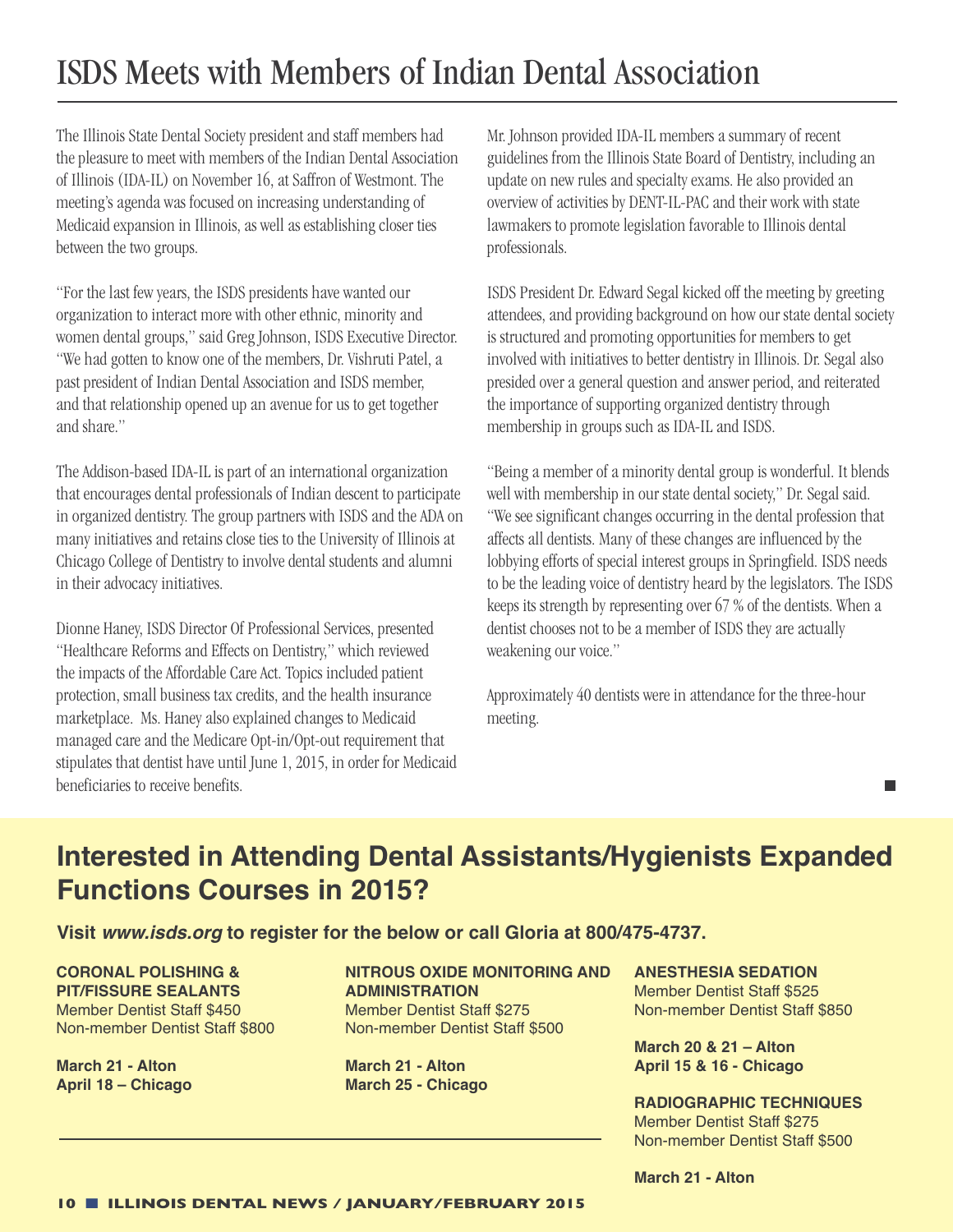### Message to Students: We Have Your Back



While the official theme of the recent Success Seminar was "Field Trip to the Future," perhaps the bigger message sent to attendees was, "We have your back," according to Dr. Tom Sullivan, who presented at the November 5, seminar. Dr. Sullivan believes it is important that students understand that there is a network of supporting awaiting them as they transition from school into the dental profession.

"We have to be a resource for any question that they have about their future," Dr. Sullivan said. "It has to be a little scary coming out of dental school with the debt load that they carry. I think that the best thing I can give them is hope. I can share my experiences, the good and bad decisions I've made, and reassure them that they are in a good place."

Forty-five, fourth-year dental students from Southern Illinois University School of Dental Medicine traveled by charter bus to Springfield to take part in the annual seminar presented for their benefit. This year's event was held at the Inn at 835.

The program provides students with information on ethics and practice management, and introduced them to the many resources available through ADA. Dr. Sullivan addressed several important topics that the students might be facing in the near future. These include locating, financing and marketing a dental practice, staff recruitment, leadership, managing patient expectations and dentist responsibilities, and real-life ethical situations that new dentists are likely to face.

"There is little to no education offered in dental school about how to run a small business," he said. "We can help them the most by offering a mini Dental MBA, for lack of a better term, and guide them through the maze of decisions that they face right out of school."

In addition to the success seminar, students were transported to the state Capitol for a tour. Lunch was then provided at the Governor's Mansion where Dave Marsh, ISDS Director of Government Relations, recapped the results of the previous day's statewide elections.

A reception later in the day back at the Inn at 835 provided students with an opportunity to network with ISDS members and staff.

"I was able to meet several dentists and others involved in ISDS. That was my favorite part," said Mark Hobbie, a dental student from Hillsboro, Illinois. "I felt like a colleague, which was a very refreshing break from how a student normally feels."

Mr. Hobbie said he enjoyed the lectures, delivered by Dr. Sullivan, on how to establish a successful dental practice. He also came away with an appreciation of the importance of turning to your peers for support, both personally, and for the good of the profession.

"For me, the most significant take-home point was the importance of organized dentistry," he said. "Dr. Sullivan did a great job of explaining why it is so crucial to the profession, and he certainly convinced me to be as involved as I can."

"Overall, it was a great experience and I hope that the program continues in the future."

The Success Seminar will definitely continue on into the future, but under a different format. For the first time in 2015, the seminar will be held in conjunction with the Capital Conference scheduledin April.

Dr. Alice Boghosian, Capital Conference Chair, said the decision was made so that future dentists could learn, early on, about the importance of banding together to support the goals of dentistry in Illinois. It will also give the students a larger network of members with whom to meet.

"The students will be joining us in the morning when we go to the Capitol, and then in the afternoon they'll break-off into their success seminar," Dr. Boghosian said. "Then they'll join us again for the evening reception. The more people we can bring on board, the better."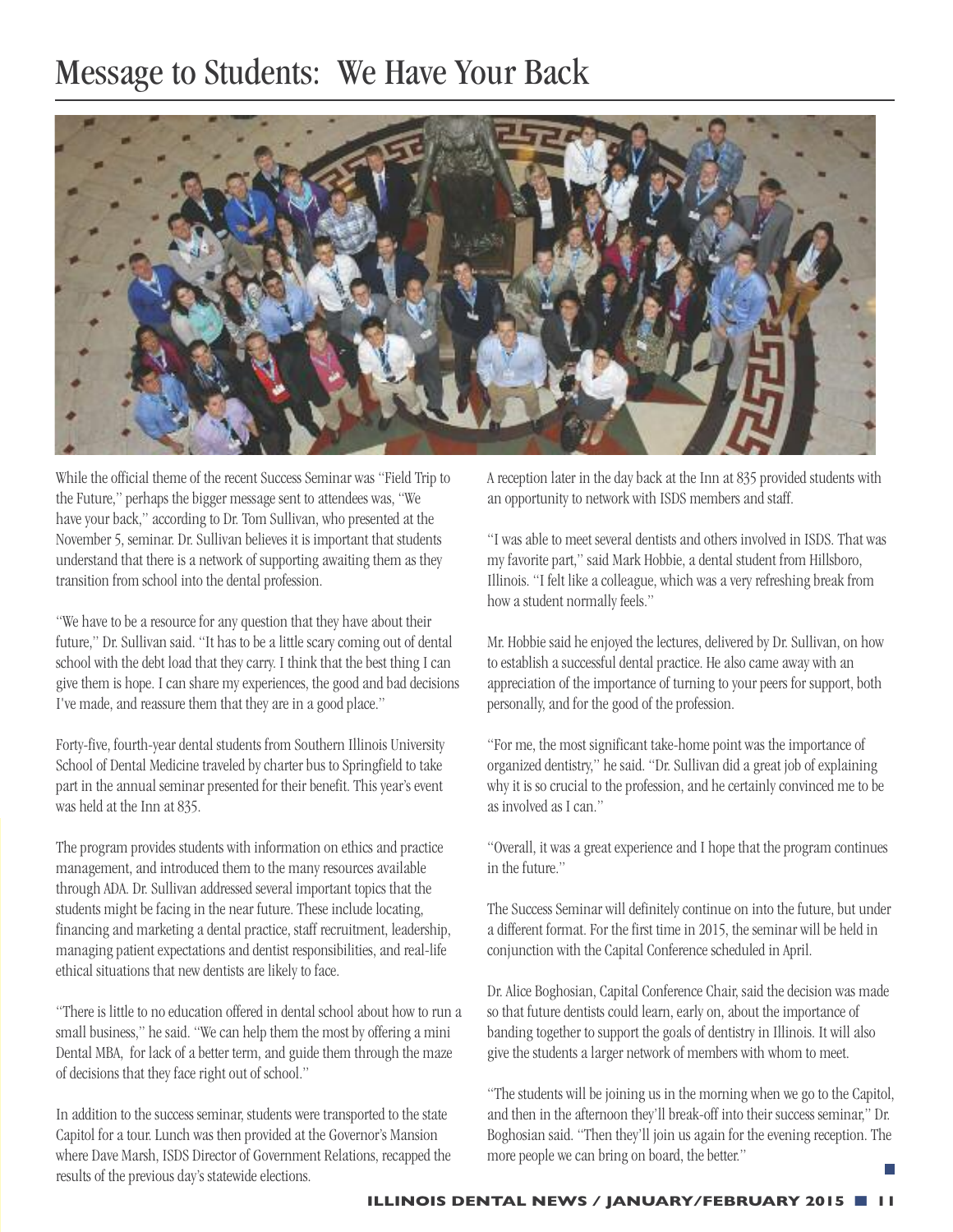## Sunset of Practice Act Tops Spring Agenda

The Illinois State Dental Society's spring legislative agenda will focus on extending the sunset date of the Dental Practice Act by working to include revisions that will reflect the current environment and better serve those practicing dentistry in the state of Illinois.

By statute, all practice acts administered by the Illinois Department of Financial and Professional Regulation (IDFPR) must be renewed every 10 years or face expiration. That sunset date for the Dental Practice Act is January 1, 2016, when it is set to repeal. ISDS staff has been working with IDPR and will continue to do so until a bill is ready to send to lawmakers.

"The Department has some potential changes that they're suggesting. We have a number of changes that we'd like to see made to the Practice Act. We will meet together and come up with an agreed bill that we'll bring forward together. That is our main priority for 2015," said Dave Marsh, ISDS Director of Government Relations.

One notable legislative change that ISDS supports is a modification in the insurance code that will affect how insurance companies determine which dentists can be considered in-network providers for their group plans.

"In a nutshell, it will require insurance providers to update their plans and include only those dentists who are actively participating in their networks. You have these large dental groups that may have 50 to 100 dentists associated with their group, but not all of the dentists are actually located in the same geographical area in which the employer operates," said Mr. Marsh.

The problem arises when the list of in-network providers is frontloaded with the names of dentists who do not actually practice in the area. This is notonlyadisservice tothe insured, who must wade through alonglist to find a dentist within a convenient distance, but also to the dentists who are active in the geographic region of the company or organization whose employees are being served.

"It'sbasicallya'truth in advertising'proposal to make sure these networks are legitimate and that the dentists that are on the list are actually practicing in that area. It will be good for our members because a lot of them aren't in these large groups, and it will give them better exposure and access to patients," Mr. Marsh added.

To ensure that in-network lists remain legitimate over time, this legislation would stipulate that dentists be removed from the network if they haven't submitted a claim for payment in a 90-day period.

Another revision designed to protect dentists is being suggested in response to a bill passed last year that allows dentists to administer flu vaccines.

"Under this provision, dentists who are providing free mass immunizations" at clinics or other public health events will be immune to liability. Hopefully, this will encourage more dentists to provide this critical service to communities in need around the state," he said.

Along with changes to the Practice Act, which will also include additional minor revisions, the spring agenda will address some ongoing issues.

"We anticipate that the dental hygienists will again propose a collaborative practice bill which ISDS will oppose," Mr. Marsh stated.

And there is one overriding issue that will likely loom large over everything that takes place at the Capitol in 2015.

"With the expiration of the temporary state income taxincrease, we will obviously be watching the state budget very closely. Among other things, we want to make sure that the Medicaid funding for adult dental care that was restored last year remains in the budget," he said.



**Don't miss the ISDS Capital Conference on Wednesday, April 22, at the Hilton Springfield. Register Today at** *www.isds.org!*



**Tara**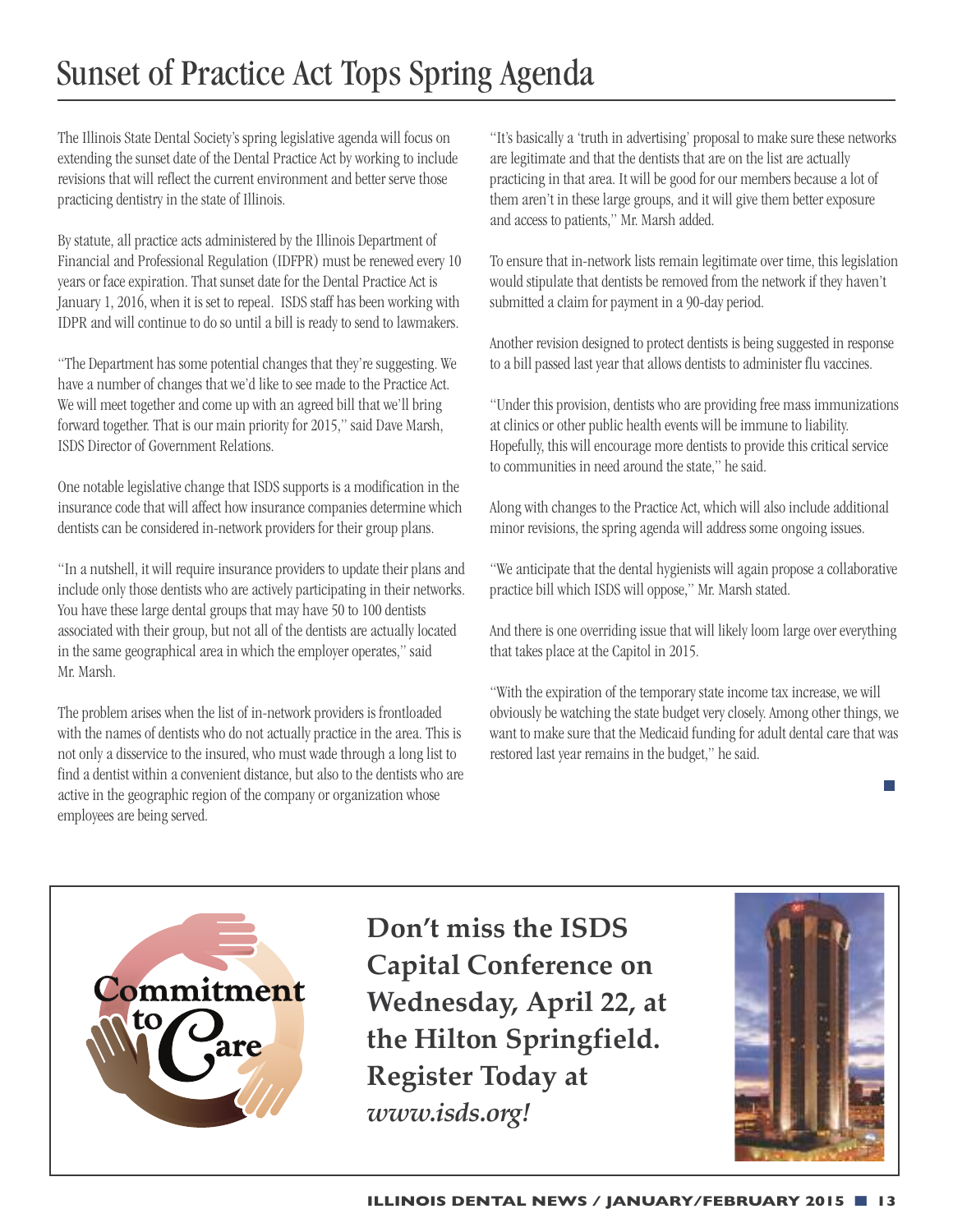## Pearls of Wisdom… and Strands of Pearls

Camaraderie proved to be the top drawing card at the Finance and Fashion event held on November 8, at the ADA building in Chicago. In its third year, the event brought together female dentists from around the state to learn about the latest in financial strategies, along with the most up-to-date styles in dressing for success.

"I've attended in the past and it's a great event, a chance to catch up with friends, make new friends, shop and even learn some important and helpful information," said Dr. Lynse Briney of Chicago.

The event is co-sponsored by ADA, ISDS and CDS and featured expert speakers, along with many opportunities to network and reunite with old classmates and colleagues. Dr. Denise Hale of Palos Hills attended the event for the second year in a row, at the recommendation of several colleagues. She was especially impressed with this year's financial speaker.

"I learned that the average age of a widow is 56 years old. That was an eye-opener. I won't cancel my husband's life insurance policy yet. The attorney also informed us of spousal support changes going into law in January, which were very enlightening," Dr. Hale said.

Dr. Briney also found the speaker informative, and inspiring.

"I learned quite a lot," Dr. Briney said. "Most of all it reminded me to keep on top of my finances. It motivated me to make some phone calls that I've been putting off. It was important information to have and it was presented in a fun way."

In addition to the speakers, several vendors were on hand displaying their collections of jewelry, handbags and other accessories. A cosmetic company was also brought in to provide makeovers. To enhance attendees' marketing efforts, a professional photographer took new headshots that could be uploaded to the Find a Dentist feature on the ISDS website.

Dr. Hale said that the Finance and Fashion event is especially important for female dentists who may not feel as comfortable at organized dentistry events that have a large male presence. Although she personally feels at home among her male colleagues at branch meetings, Hale also benefits from a chance to get together with more of her female peers.

"My professional life is so enriched by the connections I've made with colleagues," Dr. Hale said. "My female counterparts who are





also wives and mothers share a special bond as well. We can laugh and talk about our unique challenges, playing so many roles for so many people. It's a definite stress reliever. We can also encourage the young dentists who may be wondering if they can 'do it all'."

Both Drs. Hale and Briney said that they plan to attend the Finance and Fashion event in the future, and that they'll encourage their colleagues to do the same.

"I feel that if more female dentists would connect then they'd feel more comfortable to attend branch and society events," Dr. Hale said. "Once you begin to bond with your colleagues you are never alone at any events, there is always someone you know and can have a laugh."